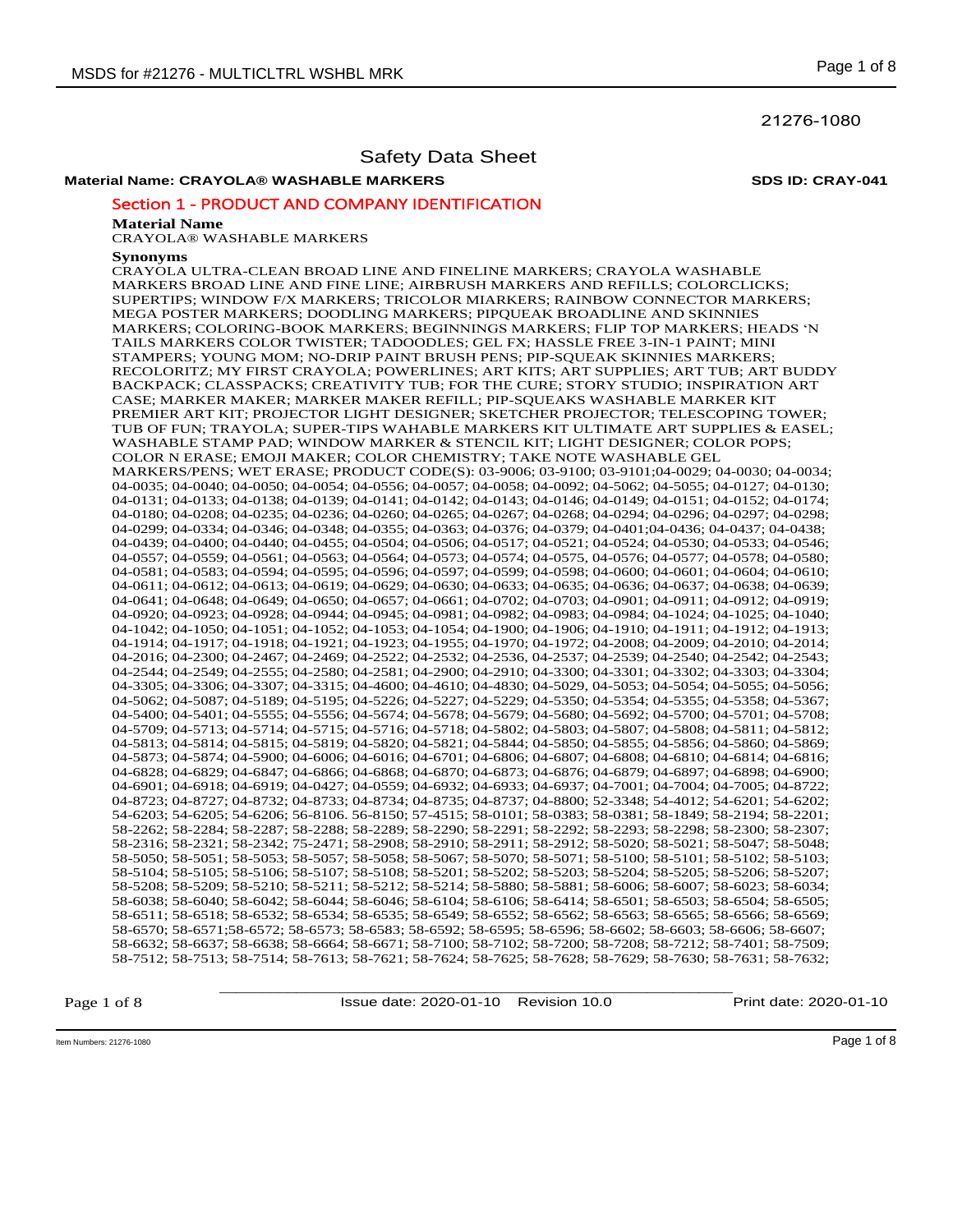#### **Material Name: CRAYOLA® WASHABLE MARKERS SDS ID: CRAY-041**

58-7634; 58-7635; 58-7636; 58-7637; 58-7638; 58-7639; 58-7640; 58-7641; 58-7645; 58-7646; 58-7647; 58-7648; 58-7649: 58-7660; 58-7661; 58-7662; 58-7664; 58-7700; 58-7713; 58-7714; 58-7715; 58-7730; 58-7800; 58-7801; 58-7208; 58-7808; 58-7809; 58-7812; 58-7813; 58-7816; 58-7819; 58-7832; 58-7836; 58-7851; 58-7852; 58-7853; 58-7854; 58-7855; 58-7856; 58-7857; 58-7858; 58-7959; 58-7860; 58-7861; 58-7863; 58-7868; 58-7869; 58-7908; 58-7900; 58-7910; 58-8106; 58-8125; 58-8128; 58-8129; 58-8133; 58-8134; 58-8135; 58-8136; 58-8137; 58-8138; 58-8146; 58-8148; 58-8151; 58-8163; 58-8165; 58-8166; 58-8171; 58-8173; 58-8177; 58-8178; 58-8179; 58-8180; 58-8181; 58-8194; 58-8186; 58-8185; 58-8186; 58-8187; 58-8200; 58-8201; 58-8208; 58-8210; 58-8211; 58-8212; 58-8713; 58-8214; 58-8215; 58-8217; 58-8220; 58-8221; 58-8230; 58-8231; 58-8232; 58-3233; 58-8234; 58-8235; 58-8236; 58-8237; 58-8238; 58-8260; 58-8261; 58-8268; 58-8269; 58-8310; 58-8329; 58-8330; 58-8331; 58-8338; 58-8339; 58-8340; 58-8343; 58-8350; 58-8356; 58-8358; 58-8359; 58-8353; 58-8360; 58-8362; 58-8363; 58-8553; 58-8610; 58-8700, 58-8701; 58-8703; 58-8704; 58-8708, 58-8709; 58-8719; 58-8720; 58-8721; 58-8722; 58-8723; 58-8724; 58-8725; 58-8726; 58-8727; 58-8731; 58-8732; 58-8733; 58-8734; 58-8735; 58-8736; 58-8750; 58-8764; 58-8765; 58-8766; 58-9050; 58-8190; 58-8824; 58-8825; 58-8826; 58-8827; 58-9505; 74-2444; 74-7059; 74-7147; 74-7150; 74-7202; 74-7210; 74-7413;74-7414; 747415; 74-7215; 74-7270; 74-7245; 74-7246; 74-7247; 74-7248; 74-7249; 74-7252; 74-7253; 74-7254; 74-7255; 74-7260; 74-7264; 74-7265; 74-7267; 74-7268; 74-7269; 74-7283; 74-7284; 74-7285; 74-7286; 74-7287; 74-7288; 74-7289; 74-7295; 74-7296; 74-7298; 74-7304; 74-7310; 74-7311; 74-7312; 74-7321; 74-7322; 74-7324; 74-7325; 74-7326; 74-7327; 74-7328; 74-7329; 74-7330; 74-7331; 74-7332; 74-7333; 74-7249; 74-7352; 74-7353; 74-7354; 74-7355; 74-7357; 74-7346;74-7356; 74-7357; 74-7358; 74-7359; 74-7360; 74-7362; 74-7363; 74-7364; 74-7365; 74-7366; 74-7367; 74-7368; 74-7369;74- 7370; 74-7371; 74-7372; 74-7373; 74-7407; 74-7409; 74-7411; 74-7412; 81-1324; 81-1365; 81-1466; 81-2007; 81-2013; 81-8109; 81-8123; 81-8326; 81-8128; 81-8324; 81-8325; 82-7251; 82-7275; 99-0064; 99-0066; 99-0067; 99-0068; 99-0075; INT-2061; INT-2062

**Product Description** 

Finished product.

**Product Use** Arts and Crafts

**Restrictions on Use**

None known.

### **Details of the supplier of the safety data sheet**

CRAYOLA LLC 1100 Church Lane Easton, PA 18044 Phone: 1-800-272-9652 Emergency Phone #: Health Emergency - Call local POISON CONTROL E-mail: support@crayola.com

# Section 2 - HAZARDS IDENTIFICATION

### **Classification in accordance with paragraph (d) of 29 CFR 1910.1200.**

None needed according to classification criteria.

# **GHS Label Elements**

**Symbol(s)**  None needed according to classification criteria.

#### **Signal Word**

None needed according to classification criteria

### **Hazard Statement(s)**

None needed according to classification criteria.

### **Precautionary Statement(s)**

**Prevention** 

None needed according to classification criteria.

Page 2 of 8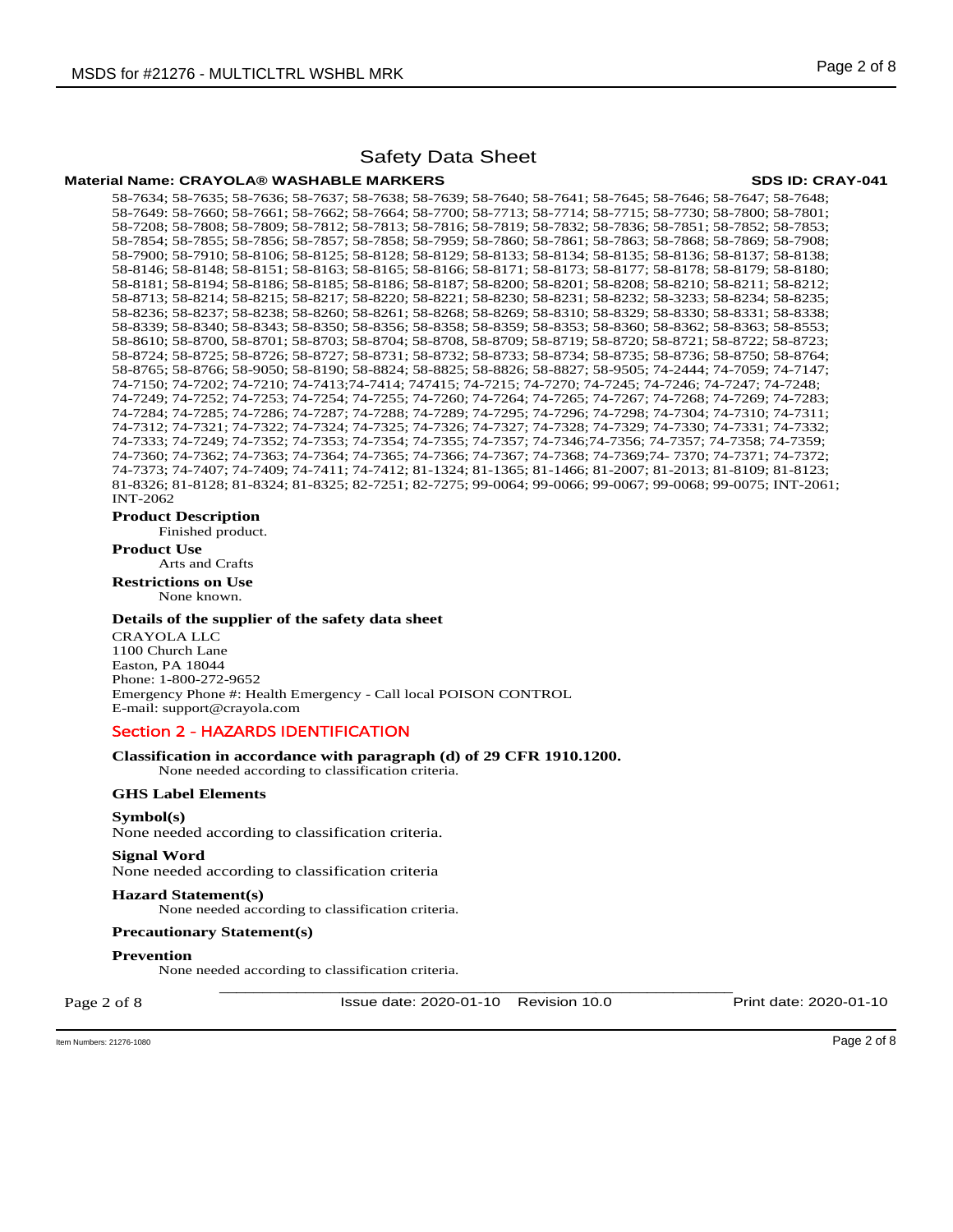# **Material Name: CRAYOLA® WASHABLE MARKERS SDS ID: CRAY-041**

#### **Response**

None needed according to classification criteria.

#### **Storage**

None needed according to classification criteria.

### **Disposal**

Dispose in accordance with all applicable federal, state/regional and local laws and regulations.

#### **Other Hazards**

None known.

# Section 3 - COMPOSITION / INFORMATION ON INGREDIENTS

| <b>CAS</b>    | <b>Component Name</b>                                                                                                                                                                                                    | Percent |
|---------------|--------------------------------------------------------------------------------------------------------------------------------------------------------------------------------------------------------------------------|---------|
| Not available | Product has been certified as nontoxic by the Art $\&$<br>Creative Materials Institute, Inc. and conforms to ASM<br>D 4236 standard practice for labeling art materials for<br>acute and chronic adverse health hazards. | 100     |

### **Component Related Regulatory Information**

The chemical identity and/or percentage of composition is being withheld as a trade secret.

### Section 4 - FIRST AID MEASURES

#### **Inhalation**

It is unlikely that emergency treatment will be required. Remove from exposure. Get medical attention, if needed.

### **Skin**

It is unlikely that emergency treatment will be required. If adverse effects occur, wash with soap or mild detergent and large amounts of water. Get medical attention, if needed.

#### **Eyes**

It is unlikely that emergency treatment will be required. Flush eyes with plenty of water for at least 15 minutes. If eye irritation persists, get medical advice/attention.

#### **Ingestion**

Call a poison control center or doctor immediately for treatment advice.

#### **Most Important Symptoms/Effects**

#### **Acute**

No information on significant adverse effects.

#### **Delayed**

No information on significant adverse effects.

#### **Indication of any immediate medical attention and special treatment needed**  Treat symptomatically and supportively.

# Section 5 - FIRE FIGHTING MEASURES

# **Extinguishing Media**

**Suitable Extinguishing Media**  Water carbon dioxide, regular dry chemical, regular foam, **Unsuitable Extinguishing Media**

None known.

# **Hazardous Combustion Products**

Page 3 of 8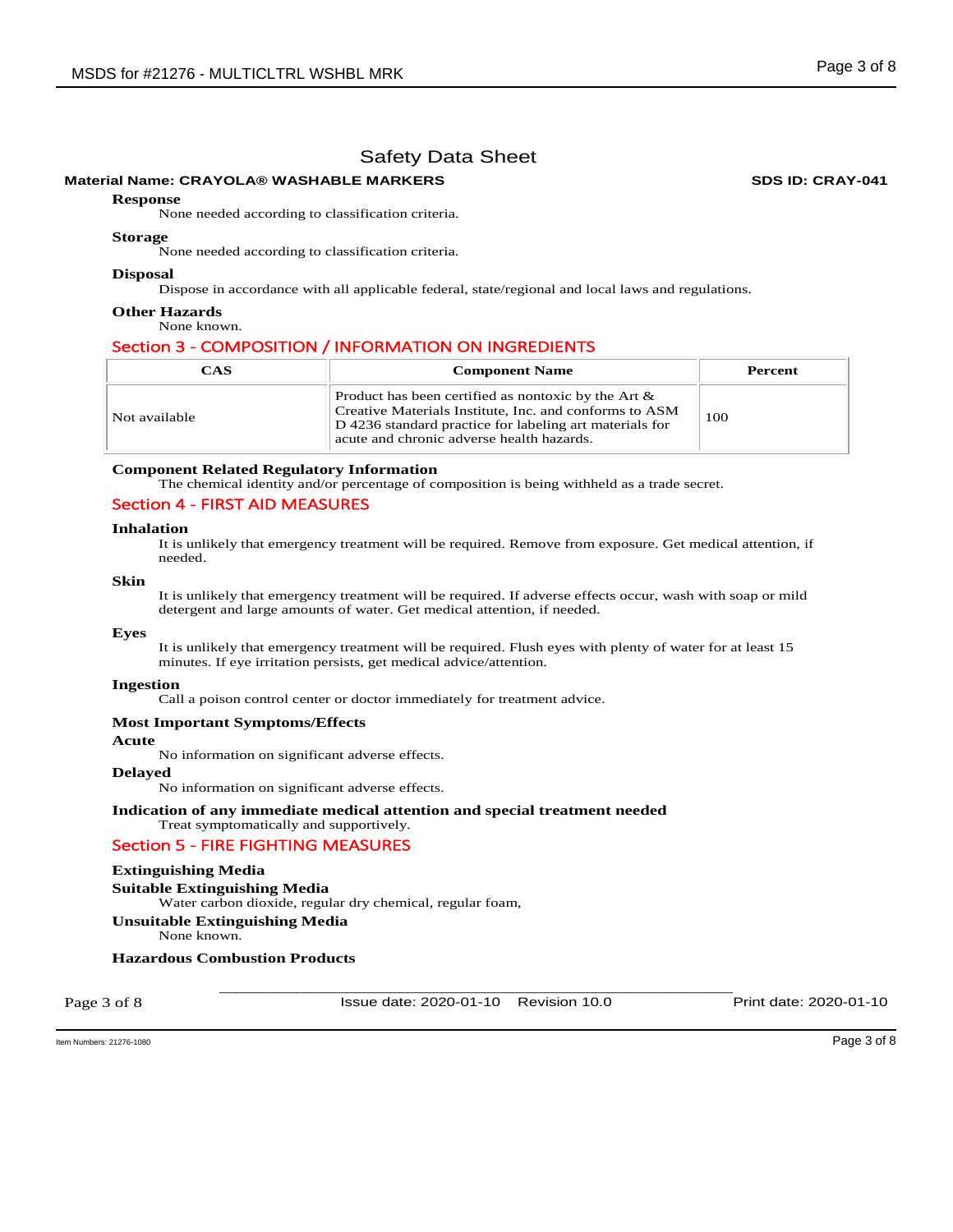# **Material Name: CRAYOLA® WASHABLE MARKERS 
WASHABLE MARKERS**

Oxides of carbon

**Advice for firefighters** 

Slight fire hazard.

#### **Fire Fighting Measures**

Move container from fire area if it can be done without risk. Avoid inhalation of material or combustion byproducts. Stay upwind and keep out of low areas.

#### **Special Protective Equipment and Precautions for Firefighters**

Wear protective clothing and equipment suitable for the surrounding fire.

### Section 6 - ACCIDENTAL RELEASE MEASURES

**Personal Precautions, Protective Equipment and Emergency Procedures** 

Wear personal protective clothing and equipment, see Section 8.

#### **Methods and Materials for Containment and Cleaning Up**

Stop leak if possible without personal risk. Collect spilled material in appropriate container for disposal.

### Section 7 - HANDLING AND STORAGE

#### **Precautions for Safe Handling**

Wash thoroughly after handling.

### **Conditions for Safe Storage, Including any Incompatibilities**

None needed according to classification criteria. Store and handle in accordance with all current regulations and standards. See original container for storage

recommendations. Keep separated from incompatible substances.

# **Incompatible Materials**

oxidizing materials

# Section 8 - EXPOSURE CONTROLS / PERSONAL PROTECTION

#### **Component Exposure Limits**

The following constituents are the only constituents of the product which have a PEL, TLV or other recommended exposure limit. At this time, the other constituents have no known exposure limits.

# **ACGIH - Threshold Limit Values - Biological Exposure Indices (BEI)**

There are no biological limit values for any of this product's components.

#### **Engineering Controls**

Based on available information, additional ventilation is not required.

#### **Individual Protection Measures, such as Personal Protective Equipment**

#### **Eye/face protection**

Eye protection not required under normal conditions.

#### **Skin Protection**

Protective clothing is not required under normal conditions.

#### **Respiratory Protection**

No respirator is required under normal conditions of use. Under conditions of frequent use or heavy exposure, respiratory protection may be needed.

### **Glove Recommendations**

Protective gloves are not required under normal conditions.

### Section 9 - PHYSICAL AND CHEMICAL PROPERTIES

| <b>Appearance</b> | article containing<br>liquid | <b>Physical State</b>                | liquid |                        |
|-------------------|------------------------------|--------------------------------------|--------|------------------------|
| Page 4 of 8       |                              | Issue date: 2020-01-10 Revision 10.0 |        | Print date: 2020-01-10 |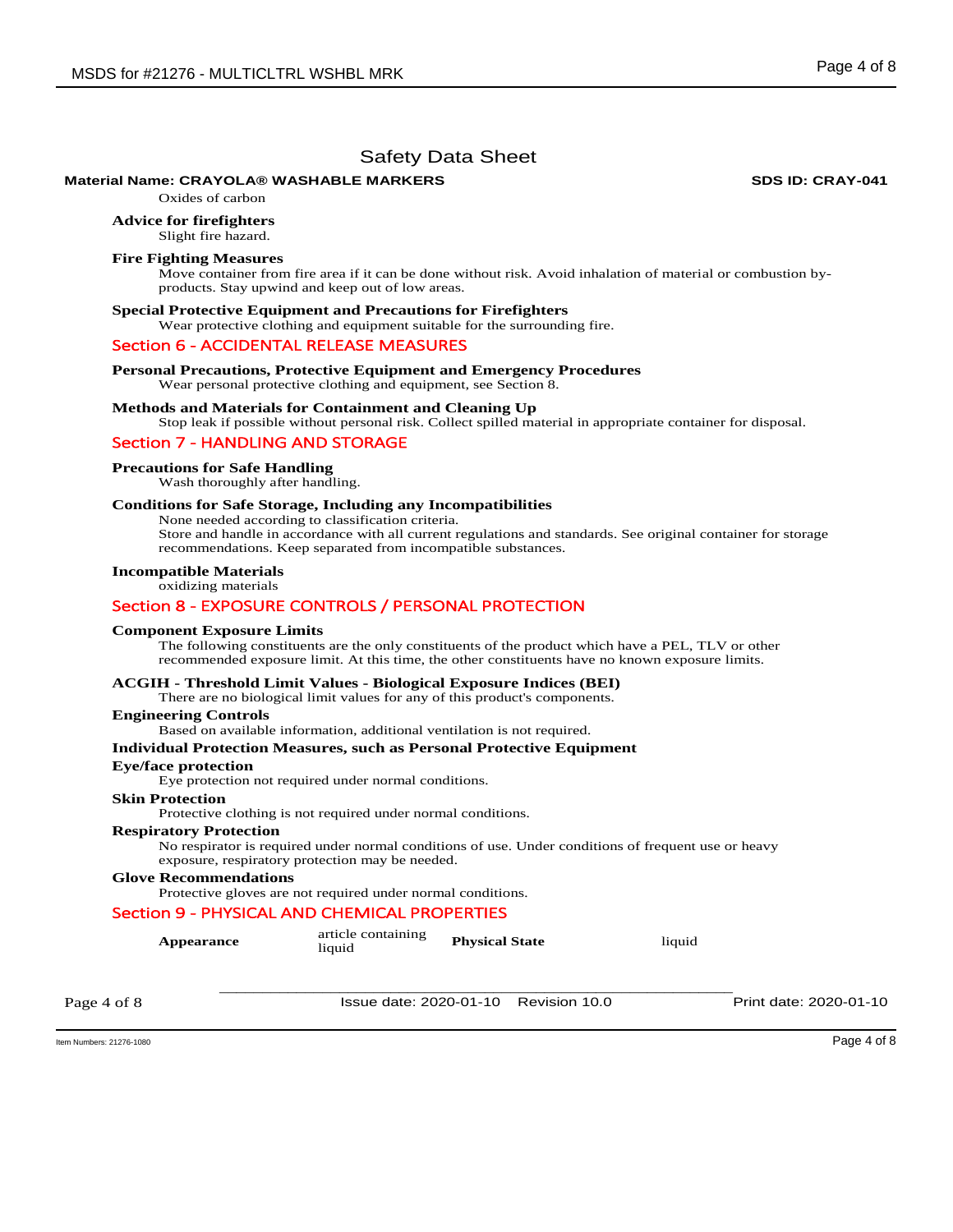# **Material Name: CRAYOLA® WASHABLE MARKERS 
WASHABLE MARKERS**

### **Odor** odorless **Color** various colors **Odor Threshold Not available pH** 6 - 9.5 **Melting Point Not available <b>Boiling Point Not Not** available **Boiling Point Range** Not available **Freezing point** Not available **Evaporation Rate Not available Flammability (solid, gas)** Not **Not** available **Autoignition Temperature** Not available **Flash Point** Not available **Lower Explosive**  Not available **Decomposition temperature Not** available **Upper Explosive Lipper Explosive Not available <b>Vapor Pressure Not available Vapor Pressure A** avail available **Vapor Density (air=1)** Not available **Specific Gravity (water=1)** 1.06 - 1.12 **Water Solubility** (Soluble ) **Partition coefficient: noctanol/water**  Not available **Viscosity 1.06 - 4.2 cps Kinematic viscosity Not** available **Solubility (Other)** Not available **Density** Not available **Physical Form** article containing<br>liquid **Molecular Weight Not** available

# Section 10 - STABILITY AND REACTIVITY

#### **Reactivity**

No hazard expected.

**Chemical Stability** Stable at normal temperatures and pressure.

#### **Possibility of Hazardous Reactions** Will not polymerize.

**Conditions to Avoid** None reported.

### **Incompatible Materials** oxidizing materials

**Hazardous decomposition products**  Oxides of carbon

**Thermal decomposition products**  Oxides of carbon

Page 5 of 8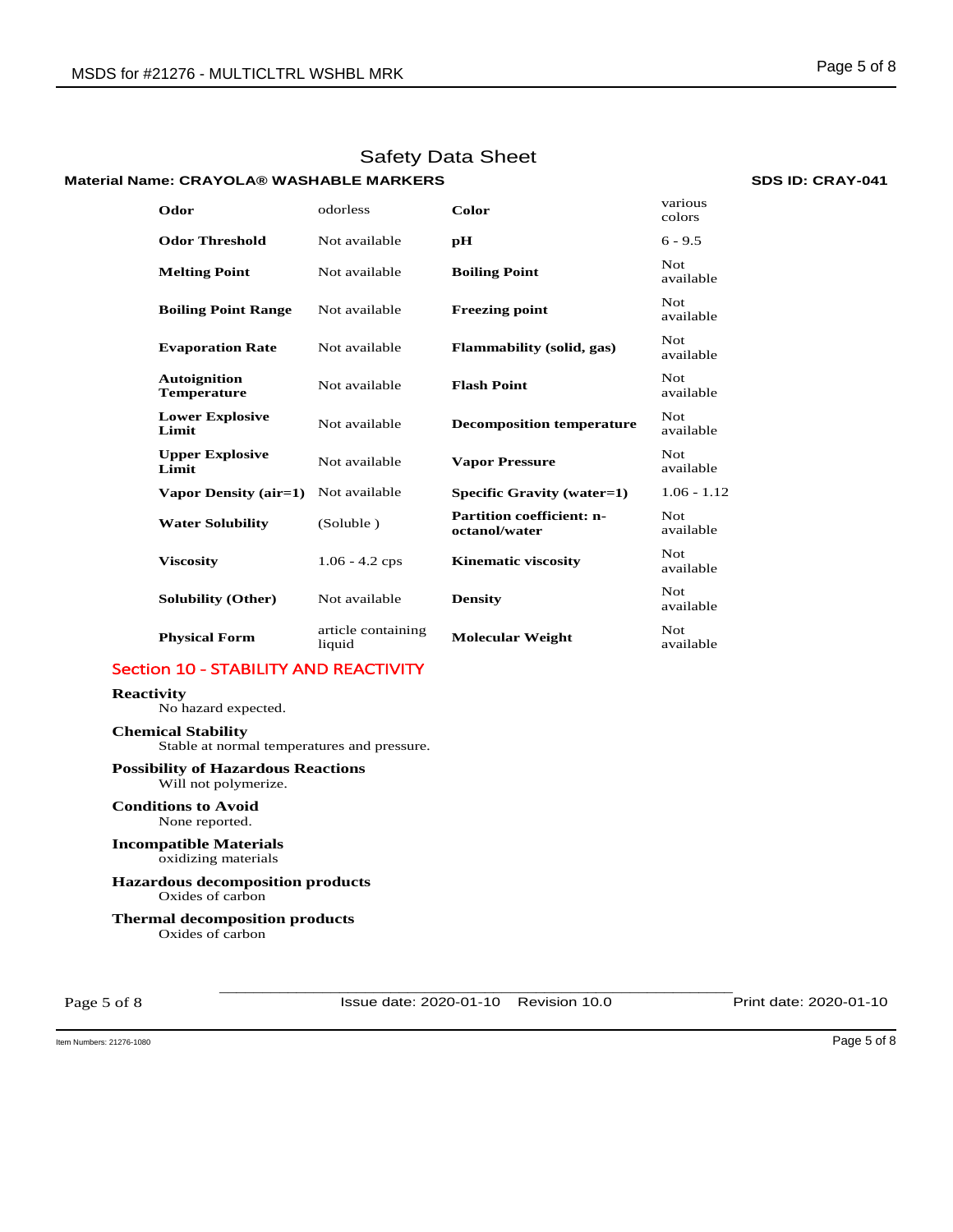# **Material Name: CRAYOLA® WASHABLE MARKERS 
WASHABLE MARKERS**

# Section 11 - TOXICOLOGICAL INFORMATION

# **Information on Likely Routes of Exposure**

**Inhalation** 

No information on significant adverse effects.

### **Skin Contact**

No information on significant adverse effects.

### **Eye Contact**

No information on significant adverse effects.

### **Ingestion**

No information on significant adverse effects.

### **Acute and Chronic Toxicity**

# **Component Analysis - LD50/LC50**

The components of this material have been reviewed in various sources and no selected endpoints have been identified.

### **Product Toxicity Data**

**Acute Toxicity Estimate**  No data available.

#### **Immediate Effects**  None

**Delayed Effects**  None

#### **Irritation/Corrosivity Data**  None

**Respiratory Sensitization**  No information available for the product.

# **Dermal Sensitization**

No information available for the product.

# **Component Carcinogenicity**

None of this product's components are listed by ACGIH, IARC, NTP, DFG or OSHA.

# **Germ Cell Mutagenicity**

No information available for the product.

# **Tumorigenic Data**

No data available

**Reproductive Toxicity**  No information available for the product.

# **Specific Target Organ Toxicity - Single Exposure**  No target organs identified.

**Specific Target Organ Toxicity - Repeated Exposure**  No target organs identified.

# **Aspiration hazard**

no data available.

# **Medical Conditions Aggravated by Exposure**

Page 6 of 8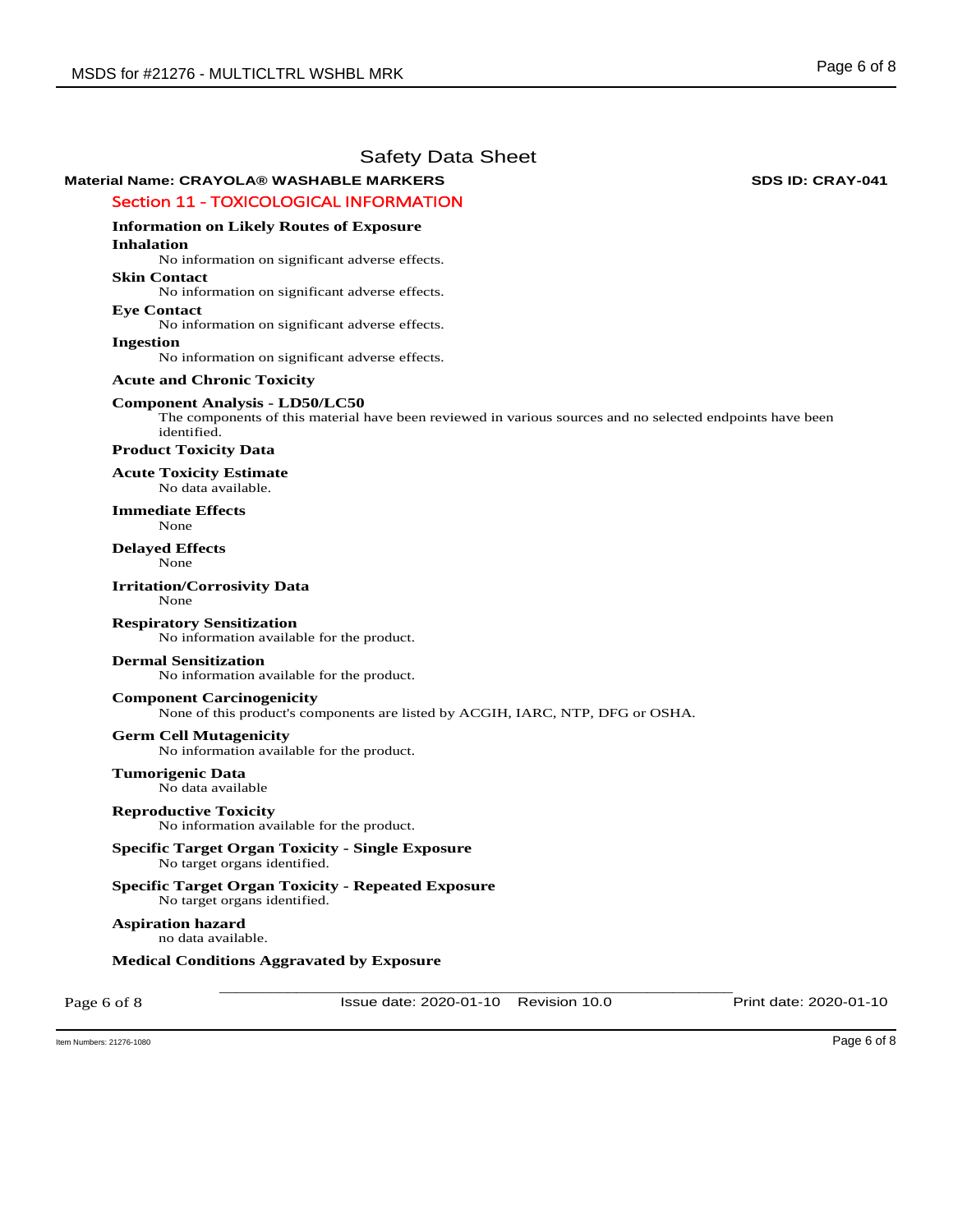# **Material Name: CRAYOLA® WASHABLE MARKERS 
WASHABLE MARKERS**

No data available.

# Section 12 - ECOLOGICAL INFORMATION

**Ecotoxicity** 

No information available for the product.

#### **Component Analysis - Aquatic Toxicity**

No LOLI ecotoxicity data are available for this product's components.

#### **Persistence and Degradability**

No information available for the product.

### **Bioaccumulative Potential**

No information available for the product.

#### **Mobility**

No information available for the product.

# Section 13 - DISPOSAL CONSIDERATIONS

#### **Disposal Methods**

Dispose in accordance with all applicable federal, state/regional and local laws and regulations. Recycle if possible.

#### **Component Waste Numbers**

The U.S. EPA has not published waste numbers for this product's components.

# Section 14 - TRANSPORT INFORMATION

**US DOT Information: UN/NA #:** Not regulated

**IATA Information: UN#:** Not regulated

#### **ICAO Information: UN#:** Not regulated

# **IMDG Information:**

**UN#:** Not regulated

# **International Bulk Chemical Code**

This material does not contain any chemicals required by the IBC Code to be identified as dangerous chemicals in bulk.

### Section 15 - REGULATORY INFORMATION

#### **U.S. Federal Regulations**

None of this product's components are listed under SARA Sections 302/304 (40 CFR 355 Appendix A), SARA Section 313 (40 CFR 372.65), CERCLA (40 CFR 302.4), TSCA 12(b), or require an OSHA process safety plan.

#### **SARA Section 311/312 (40 CFR 370 Subparts B and C) reporting categories**  No hazard categories applicable.

#### **U.S. State Regulations**

None of this product's components are listed on the state lists from CA, MA, MN, NJ or PA.

**California Safe Drinking Water and Toxic Enforcement Act (Proposition 65)**  Not listed under California Proposition 65.

### \_\_\_\_\_\_\_\_\_\_\_\_\_\_\_\_\_\_\_\_\_\_\_\_\_\_\_\_\_\_\_\_\_\_\_\_\_\_\_\_\_\_\_\_\_\_\_\_\_\_\_\_\_\_\_\_\_\_\_\_ **Component Analysis - Inventory**

Page 7 of 8

Issue date: 2020-01-10 Revision 10.0 Print date: 2020-01-10